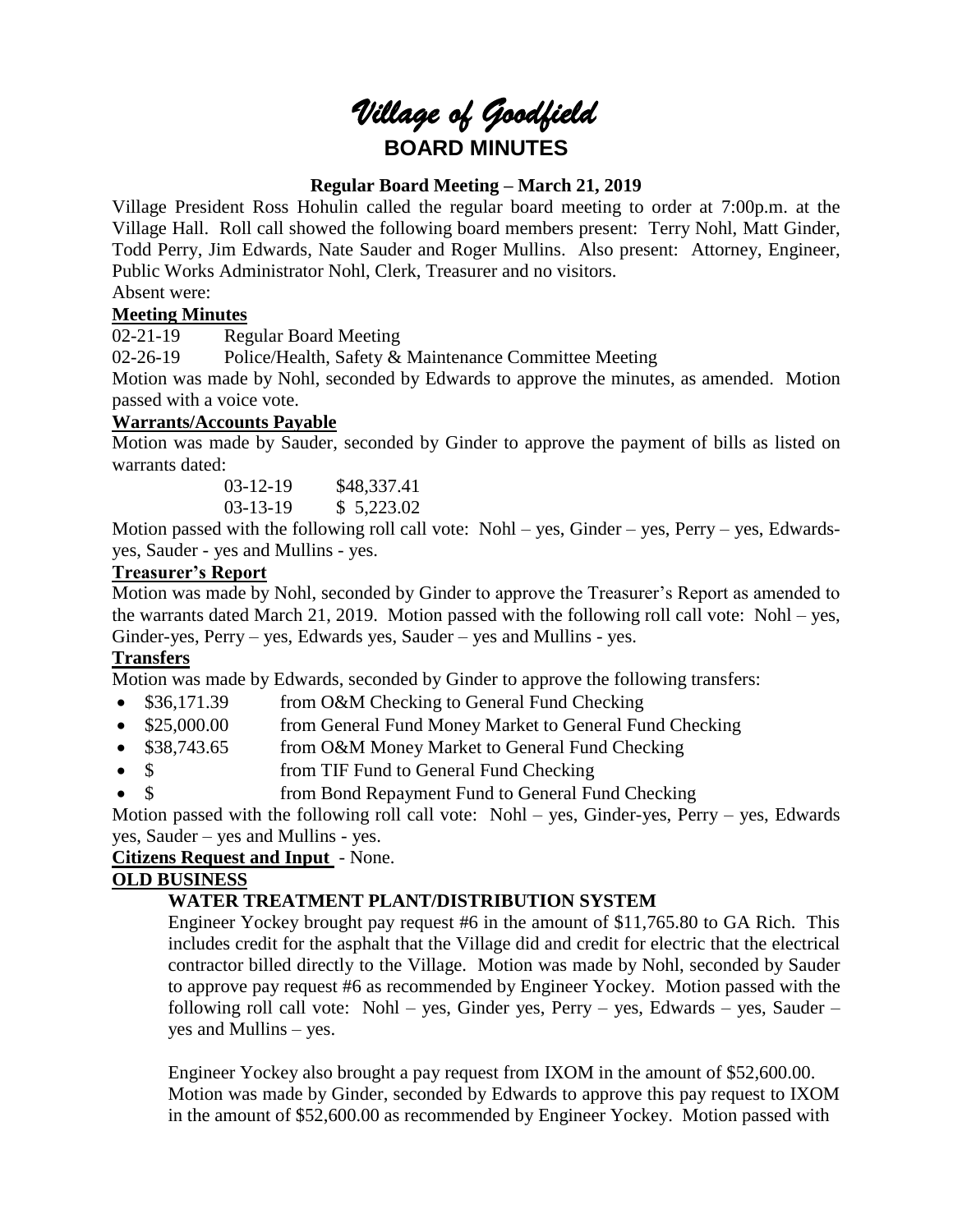the following roll call vote: Nohl – yes, Ginder – yes, Perry – yes, Edwards – yes, Sauder – yes and Mullins – yes.

Aeralator – took out of service and found broken welds and cracked metal. There are three filter cells – detention and three cells with sand and clear water at bottom. Plan was to fill towers up (48-72 hours storage) which would give GA Rich time to do their work then get it back online. A welder was hired to repair welds. Yesterday a crew sandblasted then welded until 2:00a.m. to complete the job. Had to pump direct from well into main. The water was chemically treated but iron/arsenic may be slightly higher. There may be more methane gas and Sulphur smell. Pumped off peak time to mix with water in towers and gas off. Johnny pumped from 11pm to 5am last night and will do that again tonight and tomorrow night.

Found resin and deposits in aeralator. Nozzles in bottom of aeralator were plugged.

Brad and Josh are now able to access Water Treatment Plant remotely.

## **SEWER TREATMENT PLANT/COLLECTION SYSTEM** Nothing discussed.

**Payment of outstanding invoices upon request of Village Engineer**

There were no outstanding invoices.

**Comprehensive Plan/Mile and a half radius map**

Nothing discussed.

#### **Website Update**

Nothing discussed.

**Adopt International Commercial Building Code**

Nothing discussed.

# **Alley between Thomas/Zobrist**

# **Ordinance Vacating Public Alley Ordinance #19-06**

Motion was made by Edwards, seconded by Ginder to approve **Ordinance #19-06**, an ordinance vacating public alley which replaces Ordinance #19-03. Motion passed with the following roll call vote: Nohl – yes, Ginder-yes, Perry – yes, Edwards yes, Sauder – yes and Mullins yes.

## **Drainage & Access Easment**

Motion was made by Edwards, seconded by Ginder to proceed and have Mike and Susie Zobrist sign the drainage and access easement. Motion passed with the following roll call vote: Nohl – yes, Ginder yes, Perry – yes, Edwards – yes, Sauder – yes and Mullins yes.

## **Timberline Watermain Extension Update**

Nothing discussed.

**Ingress/Egress Easement for Sanitary Sewer Trunk Main** Nothing discussed. **Tax Increment Financing Review** Nothing discussed. **Consolidated Election** Consolidated Election is Tuesday, April 2, 2019.

**Solar Energy Code**

Tabled.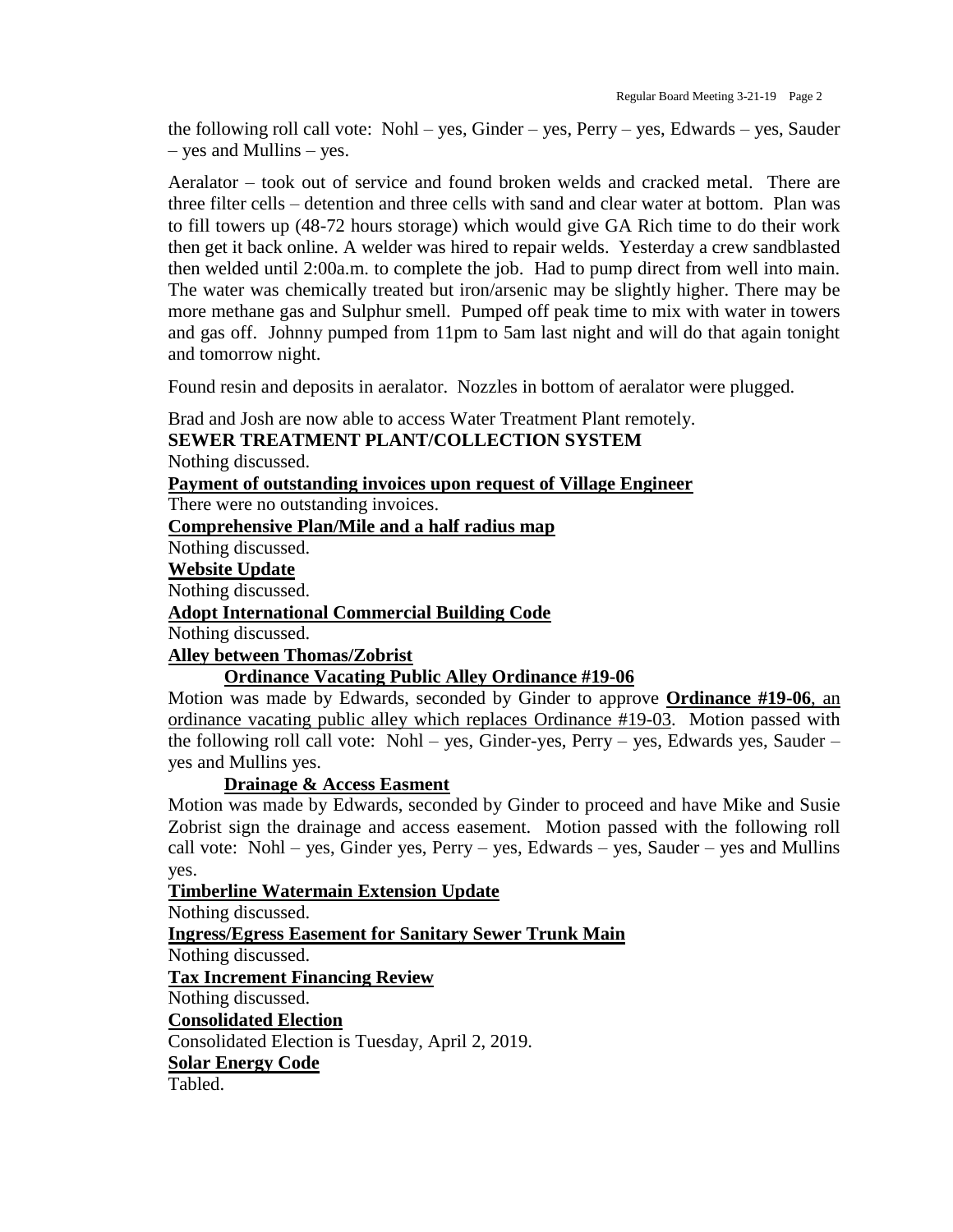#### **Village Hall Sign**

PWA Nohl spoke with Brian Rieke, Zeller Electric, and Brian said Martin Signs are the Switch Fire representatives in the area. Josh will get updated prices from Martin Signs for the next Board Meeting.

## **Police Protection**

Chairman Jim Edwards reviewed the 2-26-19 Police Committee minutes. After discussion it is the consensus of the Board to propose that Goodfield change to paying for our Police protection service by the hour. The sum of \$89,107 is proposed for 38 hours of Police service per week. Goodfield would like the 38 hours to be performed sometime between the following hours when possible:

Sunday 5pm – 10pm Monday – Friday  $7am - 9am$  and  $3pm - 10pm$ Saturday 6pm – 12am

Goodfield understands that from time to time emergency calls may require police response to other jurisdictions and that will always take priority over the planned coverage.

The Deer Creek Police Dept. will continue to furnish monthly reports to include the total calls report, a planned patrol schedule for the coming month and a schedule of hours worked in the previous month and the number of traffic stops and citations issued in the Village of Goodfield.

The Village of Goodfield is dealing with rising cost just as all municipalities are and we feel that moving to a cost per hour basis is a fair and equitable way to go forward.

## **Audit Contract/Advertisement/Request for Proposal of Audit Services - BIDS**

The Village received one audit bid from Phillips, Salmi & Associates for three years. Price is as follows:

| \$7,500<br>2019 |  |
|-----------------|--|
|-----------------|--|

2020 \$7,750

```
2021 $8,000
```
Motion was made by Nohl, seconded by Edwards to approve the audit bid presented for Phillips, Salmi & Associates. Motion passed with the following roll call vote: Nohl – yes, Ginder yes, Edwards – yes, Sauder – yes and Mullins yes.

## **Raymond & Cleveland Street Right of Way**

Nothing discussed.

#### **Goodfield Crossing Drainage Issue**

PWA Nohl would like to meet with the 3 land owners, Engineer Yockey and Clerk Sheri Martin to discuss and have record of discussion.

#### **VH Storm Sewer**

Mueser Construction started today.

#### **Garage Addition**

Nothing discussed.

#### **Sewer Main Easement – Dr. Merheb & Barn III**

PWA will send letter to Dr. Merheb.

#### **Timberline Mobile Home Water**

Attorney Gronewold will send letter and notice of lien to Jericho Properties. In addition to the lien the Village may possibly send the information to States Attorney for legal action. Motion was made by Perry, seconded by Nohl to approve Attorney Gronewold